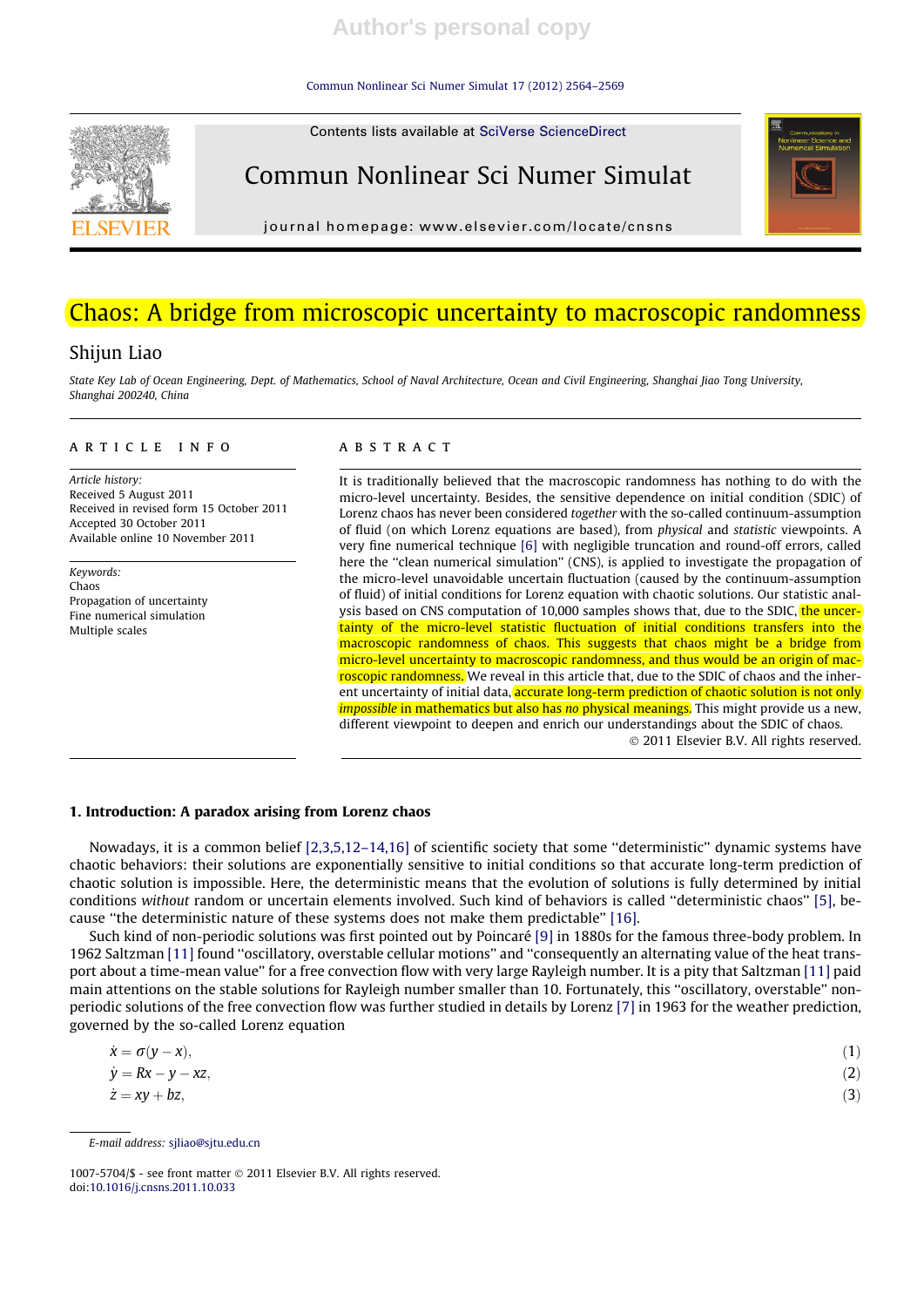where  $\sigma$ , R and b are physical parameters, the dot denotes the differentiation with respect to the time. Although the Lorenz equation is much simpler than those used by Saltzman [11], its solution also becomes ''oscillatory, overstable'' for large Rayleigh number. Especially, using a digit computer and data in 6-digit precision, Lorenz [7] found that small changes in initial conditions leaded to great difference in long-term prediction, called today the ''butterfly effect''. Based on the ''butterfly effect'', Lorenz [7] made a correct conclusion that long-term weather prediction is impossible, although the Lorenz equation is only a very simple approximation model of the exact Navier–Stokes equations.

All numerical methods have the so-called truncation and round-off error, more or less. Due to the so-called ''butterfly effect'', all traditional numerical simulations of chaos are mixed with such kind of ''numerical noise''. Unfortunately, as pointed out by Lorenz [8] in 2006, different traditional numerical schemes may lead to not only the uncertainty in prediction but also fundamentally different regimes of the solution. Thus, the traditional numerical simulations of chaos are not ''clean'' so that some of our understandings about chaos based on these impure numerical results might be questionable.

In order to gain reliable chaotic solutions in a long enough time interval, Liao [6] developed a fine numerical technique with extremely high precision, called here the "clean numerical simulation" (CNS). Using the computer algebra system Mathematica with the 400th-order Taylor expansion for continuous functions and data in accuracy of 800-digit precision, Liao [6] gained, for the first time, ''clean'' numerical results of chaotic solution of Lorenz equation (in a special case  $\sigma$  = 10, R = 28, b = -8/3) in a long time interval  $0 \le t \le 1000$  Lorenz time unit (LTU) with negligible truncation and round-off error. It was found by Liao [6] that, to gain a reliable "clean" chaotic solution of Lorenz equation in  $0 \le t \le T_c$ , the initial conditions must be at least in the accuracy of 10<sup>–27</sup>c/<sup>5</sup>. Thus, when T<sub>c</sub> = 1000 LTU, the initial condition must be in the accuracy of 400-digit precision at least. Currently, Liao's ''clean'' chaotic solution [6] of Lorenz equation is confirmed by Wang et al. [15], who used parallel computation with the multiple precision (MP) library: they gained reliable chaotic solution up to 2500 LTU by means of the 1000th-order Taylor expansion and data in 2100-digit precision, and their result agrees well with Liao's one [6] in  $0 \le t \le 1000$  LTU. Their excellent work verified the validity of the "clean numerical simulation'' (CNS) proposed by Liao [6]. These reliable ''clean'' chaotic solutions and especially the CNS provide us a powerful tool to investigate the essence of SDIC and the ''butterfly effect'' from the physical and statistic points of view, as shown below.

Since Lorenz [7] introduced the concept of SDIC of chaos, its meanings has been discussed and investigated in many articles and books, mostly from the viewpoints of mathematics, logic and philosophy, but hardly from physical viewpoints. This might be mainly because most models of chaos are too simple to accurately describe the complicated physical phenomena. So, to deepen our understandings about the SDIC of chaos, it is valuable to study it from the physical viewpoints.

Lorenz equation [7] was originally derived from the Navier–Stokes (N–S) equation describing phenomena of fluid motions. The N–S equations are based on such an assumption that the fluid is a continuum, which is infinitely divisible and not composed of particles such as atoms and molecules. Let us consider the uniform laminar flow of air with the velocity 1 (m/s) at the temperature T = 0 °C and the standard pressure. In this case, there are about 2.687  $\times$  10<sup>25</sup> molecules in a cube of fluid. This is a hugh number so that the continuum-assumption of fluid is mostly satisfied in practice. Assume that all molecules of a cube of fluid have the same velocity, except *one wh*ich has a tiny velocity fluctuation 10<sup>–4</sup> m/s. Then, the averaged velocity fluctuation of a cube of fluid reads 3.722  $\times$  10 $^{-30}$  m/s. Such micro-level velocity fluctuation of fluid should be neglected under the continuum-assumption. In other words, in the frame of the continuum-assumption, it has no physical meanings to consider the observable influence of such a tiny velocity fluctuation, from physical point of view!

However, Liao's CNS computation [6] in the accuracy of 800-digit precision indicates that, mathematically, to gain reliable chaotic solution in  $0 \le T \le 1000$  LTU, the fluctuation of initial conditions must be less than 400-digit precision at least. Note that the number 10<sup>–400</sup> is much *smaller* than 3.722  $\times$  10<sup>–30</sup> that is a minimum of the averaged velocity fluctuation of fluid! Thus, as mentioned above, from *physical* point of view, such a tiny velocity fluctuation (in the level of 10<sup>–400</sup>) has *no* physical meanings at all under the continuum-assumption that is a base of Lorenz equation! Therefore, a paradox arises: according to the continuum-assumption, the tiny velocity fluctuation in the level of 10<sup>–30</sup> should have no *observable* influence on the chaotic solution of Lorenz equation; on the other hand, the SDIC and ''butterfly effect'' indicate that the influence of a tiny velocity fluctuation even in the level of 10<sup>–400</sup> must be considered! This is certainly a paradox in logic!

In history, many paradoxes first revealed the restrictions of some well-established theories and then greatly promoted their developments. What is the essence of this paradox from the viewpoint of physics? What can we learn from it?

#### 2. From micro-level uncertainty to macroscopic randomness

Without loss of generality, let us consider the Lorenz equation with chaotic solution in case of  $R = 28$ ,  $b = -8/3$  and  $\sigma = 10$ . Assume that the observable values of initial condition

$$
x_0 = -79/5, \quad y_0 = -437/25, \quad z_0 = 891/25
$$

are given exactly. However, due to the continuum-assumption of fluid, the initial conditions involve the uncertainty: the statistic fluctuations of velocity and temperature are inherent and unavoidable in essence, although their absolute values are often much smaller than those of the observable values of initial condition. According to the central limit theorem in probability theory, we assume that the fluctuations of velocity and temperature are in the normal distribution with zero mean and a micro-level deviation  $\sigma_0$ , such as  $\sigma_0$ =10<sup>–30</sup> used in this article. Thus, the *entire* initial conditions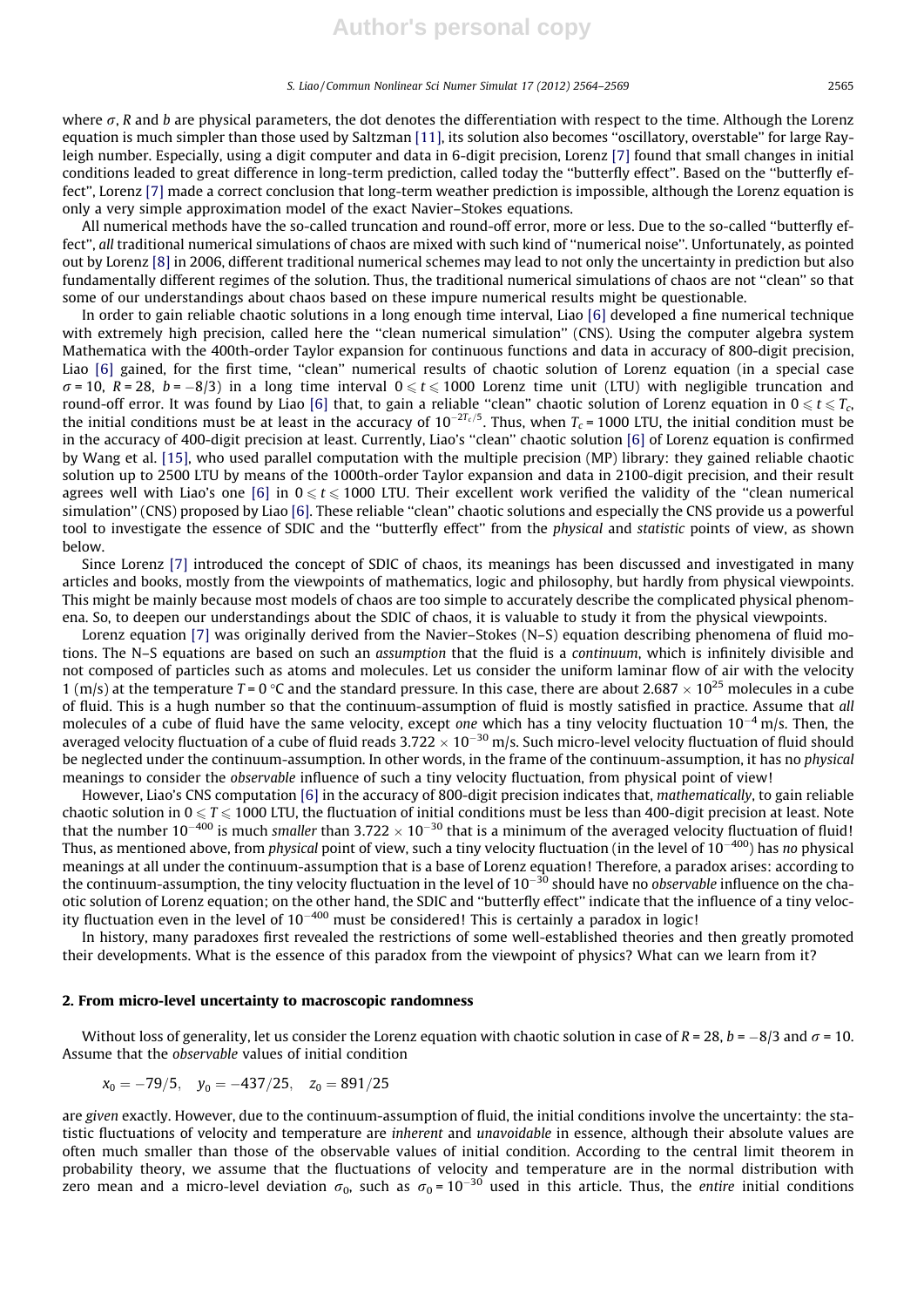#### 2566 S. Liao / Commun Nonlinear Sci Numer Simulat 17 (2012) 2564–2569

 $x(0) = x_0 + \tilde{x}_0$ ,  $y(0) = y_0 + \tilde{y}_0$  and  $z(0) = z_0 + \tilde{z}_0$  involve random, where  $\tilde{x}_0$ ,  $\tilde{y}_0$ ,  $\tilde{z}_0$  are random variables in the normal distribution with zero mean and deviation  $\sigma_0$ , i.e.

$$
\langle \tilde{x}_0 \rangle = \langle \tilde{y}_0 \rangle = \langle \tilde{z}_0 \rangle = 0, \quad \langle \tilde{x}_0^2 \rangle = \langle \tilde{y}_0^2 \rangle = \langle \tilde{z}_0^2 \rangle = \sigma_0.
$$

For each random initial condition, the corresponding "clean" chaotic solution is gained by means of the CNS [6] with the 60order Taylor expansion and data in the accuracy of 120-digit precision. For details, please refer to Liao [6]. According to Liao's work [6], both of the truncation and round-off error are negligible in  $0 \le t < 180$  LTU. Thus, the numerical results are "clean" at least in  $0 \le t \le 150$  LTU, i.e. without any observable influence by numerical noise. Note that, although the standard deviation  $\sigma_0$  = 10<sup>–30</sup> of the uncertain terms  $\tilde x_0,\ \tilde y_0,\ \tilde z_0$  of initial condition is much smaller than the observable values  $x_0,y_0,z_0$ , it is hugh compared to 10<sup>–120</sup>: the truncation and round-off errors of the numerical simulations gained by the 60th-order Taylor formula and the data in accuracy of 120-digit precision are much smaller than the deviation 10<sup>–30</sup> and thus are negligible in  $0 \leq t$  < 180 LTU. In this way, we can accurately investigate, for the first time, the influence of the micro-level statistic fluctuation of initial conditions to chaotic solutions, and especially the propagation of uncertainty from the micro-level statistic fluctuation of initial conditions to macroscopic randomness of chaos.

Let  $\langle x(t) \rangle$ ,  $\langle y(t) \rangle$ ,  $\langle z(t) \rangle$  and  $\sigma_x(t)$ ,  $\sigma_y(t)$ ,  $\sigma_z(t)$  denote the sample mean and unbiased estimate of standard deviation of  $x(t)$ ,  $y(t)$ ,  $z(t)$ , respectively, where  $N = 10<sup>4</sup>$  is the number of samples gained by the CNS. Define the so-called *uncertainty intensity* 

$$
\epsilon(t) = \sqrt{\frac{\left[\sigma_x(t)\right]^2 + \left[\sigma_y(t)\right]^2 + \left[\sigma_z(t)\right]^2}{\left\langle x(t)\right\rangle^2 + \left\langle y(t)\right\rangle^2 + \left\langle z(t)\right\rangle^2}}.
$$
\n(4)

It is found that there exists such a time interval  $t \in [0,T_d]$  with  $T_d \approx 75$ , in which  $\epsilon(t)$  is so small that one can accurately predict the behavior of the dynamic system, but beyond which the uncertainty intensity increases greatly, as shown in Fig. 1. Thus, using the result at any a point  $t\in (0,T_d)$  as the initial condition and setting  $t=-t$ , we can gain the given observable values  $x_0$ ,  $y_0$ ,  $z_0$  of initial conditions in a high-level of accuracy, meaning that the dynamic system looks like *deterministic* in  $0 \le t \le T_d$  and that the influence of the uncertain statistic fluctuation of initial condition is negligible. But, beyond it, the solutions become rather sensitive to the uncertain statistic fluctuation (in the level of  $10^{-30}$ ) of initial condition and look like random, say, the micro-level uncertain statistic fluctuation in initial condition transfers into the observable macroscopic randomness. So,  $T_d$  is an important time scale for Lorenz chaos.

As shown in Fig. 1, there exists the time  $T_s$  with  $T_s \approx 120$  LTU, beyond which the cumulative distribution functions (CDF) of  $x(t)$ ,  $y(t)$ ,  $z(t)$  and so on are approximately stationary, i.e. almost independent of the time. Besides, these CDFs are independent of the observable values  $x_0$ ,  $y_0$ ,  $z_0$  of initial conditions, meaning that all *observable* information of initial conditions are lost completely. In other words, when  $t > T_d$ , the asymmetry of time seems to break down so that the time has a one-way direction, i.e. the arrow of time. It suggests that, statistically, the chaotic Lorenz system might have two completely different dynamic behaviors before and after  $T_d$ : it looks like "deterministic" without time's arrow when  $t \leq T_d$ , but thereafter rapidly becomes random with the arrow of time. This strongly suggests that chaos might be a bridge from the micro-level uncertainty to macroscopic randomness, and thus might be an origin of macroscopic randomness and the time's arrow. This provides us a new, different viewpoint to enrich and deepen our understandings about the SDIC of chaos.



Fig. 1. The uncertainty intensity  $\epsilon(t)$  in case of the fluctuation of initial conditions in the normal distribution with zero mean and micro-level deviation  $\sigma_0 = 10^{-30}$ .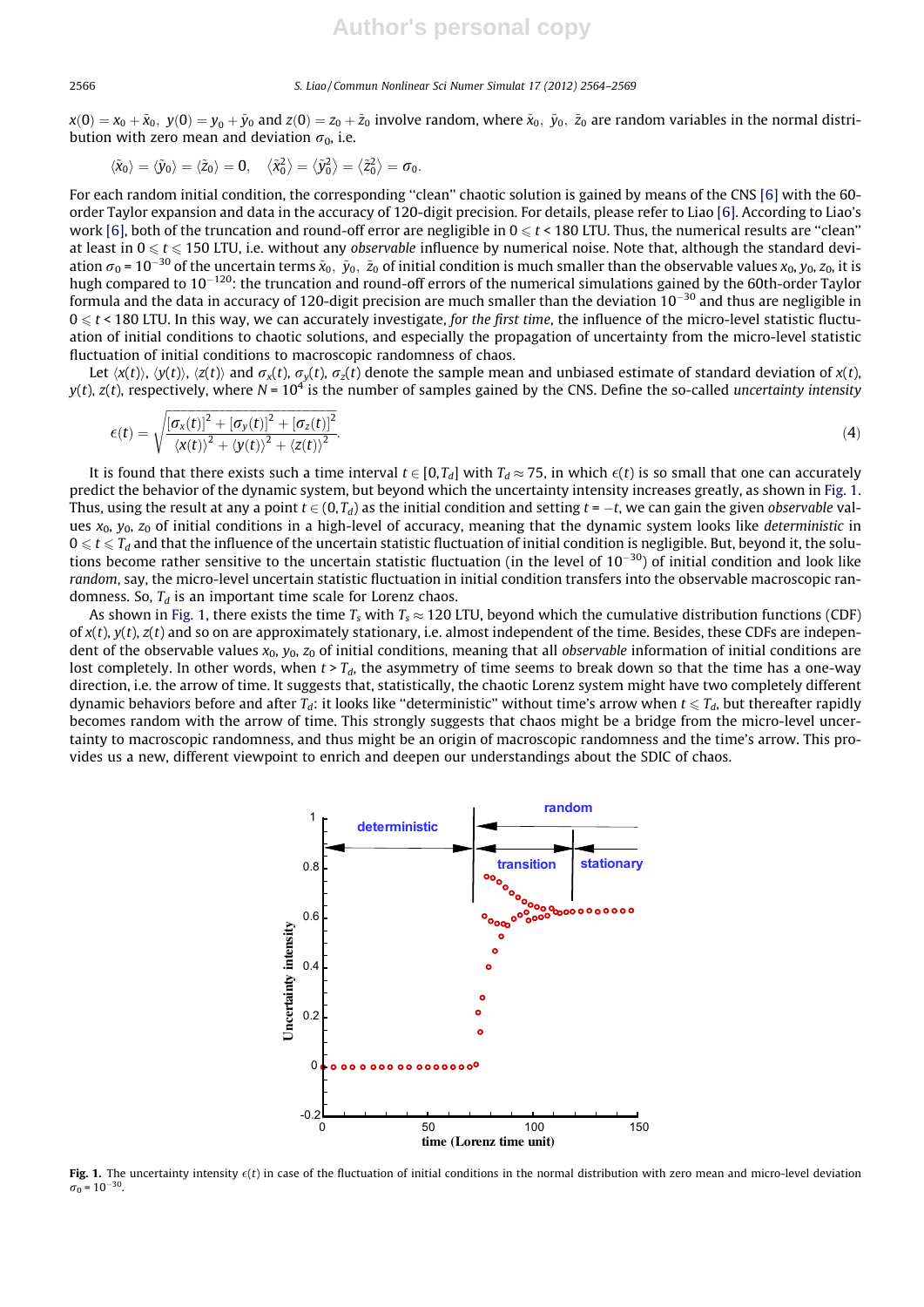S. Liao / Commun Nonlinear Sci Numer Simulat 17 (2012) 2564–2569 2567

*t = 80*





<u>ក្ខ</u>

0.6

0.8

1

Fig. 2. The CDF (solid line) of  $z'$  at  $t = 80$  LTU and  $t = 150$  LTU, compared with the corresponding normal distribution (dashed line) with the zero mean and the standard deviation  $\langle z^2 \rangle$ .

When  $T_d < t < T_s$ , the CDFs of  $x(t)$ ,  $y(t)$ ,  $z(t)$ , their sample means and unbiased estimates of standard deviation are timedependent, and evolve to the approximately stationary ones for  $t \geq T_s$ . This process is called the *transition* from the deterministic to randomness of chaos.

Write  $x' = x - \langle x \rangle$ ,  $y' = y - \langle y \rangle$  and  $z' = z - \langle z \rangle$ . It is found that the CDFs of the fluctuations x', y', z' are time-dependent when  $t < T_s$  and become stationary when  $t > T_s$ . When  $t > T_d$ , the CDF of x' is different from the normal distribution with the standard deviation  $\langle x^2\rangle$ , so are the CDFs of y' and z', as shown in Fig. 2. It is also found that  $T_d$  decreases exponentially with respect to  $\sigma_0$ , the standard deviation of the tiny uncertain variables  $\tilde x_0,~\tilde y_0,~\tilde z_0$  of the initial conditions. Besides, the stationary CDFs of x', y', z' are independent of the CDFs of  $\tilde{x}_0,\ \tilde{y}_0,\ \tilde{z}_0.$  In addition, more samples are needed to gain accurate mean of the high correlations of x', y', z', such as  $\langle x'z'\rangle$ ,  $\langle y'z'\rangle$  and especially  $\langle x'z'z'\rangle$ ,  $\langle x'y'y'\rangle$ ,  $\langle y'z'z'\rangle$ ,  $\langle y'z'z'\rangle$  and  $\langle x'y'z'\rangle$ , since the higher correlations have the larger standard derivations: this shows the difficulty to propose an accurate model for the mean  $\langle x \rangle$ ,  $\langle y \rangle$ ,  $\langle z \rangle$  by means of these higher correlations. This also explains why it is so difficult to propose a satisfied turbulence model valid for all kinds of turbulent flows, since Lorenz equation is a simplified model from Navier–Stokes equations. Note that, one can directly obtain all of these correlations from the Lorenz equation, as long as the number of samples are large enough. In other words, no additional models for  $\langle x \rangle$ ,  $\langle y \rangle$ ,  $\langle z \rangle$  are needed.

It is found that, given  $\sigma_0$  = 10<sup>-30</sup> in case of R = 28, b = -8/3 and  $\sigma$  = 10, we gain exactly the same figure as shown in Fig. 1, even if we use more accurate numerical results obtained by means of the CNS with the 120-order Taylor expansion and data in the accuracy of 240-digit precision! Note that it has no physical meanings to use a micro-level deviation  $\sigma_0$  of the initial conditions smaller than 10<sup>–30</sup>, as pointed out in the section of introduction. Thus, for chaotic dynamic systems, the transfer from micro-level uncertainty to macroscopic randomness seems unavoidable. In addition, it is fund that, in case of  $b$  =  $-8/3,$  $\sigma$  = 10 and R  $\leq$  23.54 so that solutions are not chaotic, the micro-level uncertainty never transfers into the macroscopic level. Therefore, the SDIC of chaos is the key to such kind of transfer.

# 3. Conclusion and discussion

In this article, the sensitive dependence on initial condition (SDIC) of Lorenz chaos is considered together, for the first time, with the so-called continuum-assumption of fluid (on which Lorenz equations are based) from physical and statistic viewpoints. The so-called ''clean numerical simulation'' (CNS) proposed by Liao [6] is used to investigate the propagation of the micro-level unavoidable uncertain fluctuation (caused by the continuum-assumption of fluid) of initial conditions with chaotic solutions of Lorenz equation. Our statistic analysis based on the CNS computation of  $10^4$  samples suggests that, due to the SDIC, the uncertainty of the micro-level statistic fluctuation of initial conditions transfers into the macroscopic randomness of chaos. This may deepen and enrich our understandings about the SDIC and chaos, from a different viewpoint of physics.

The microscopic phenomena are essentially uncertain, although probability distributions are governed by deterministic equations. However, it is traditionally believed that the micro-level uncertainty has no relationships with the macroscopic randomness. But, our statistic analysis strongly suggests that the micro-level uncertainty might be an origin of the macroscopic randomness, and chaos might be a bridge between them. Although the above conclusion is based on Lorenz equation, it has general meanings. First, we also investigated some other chaotic dynamic systems, and found the same transfer from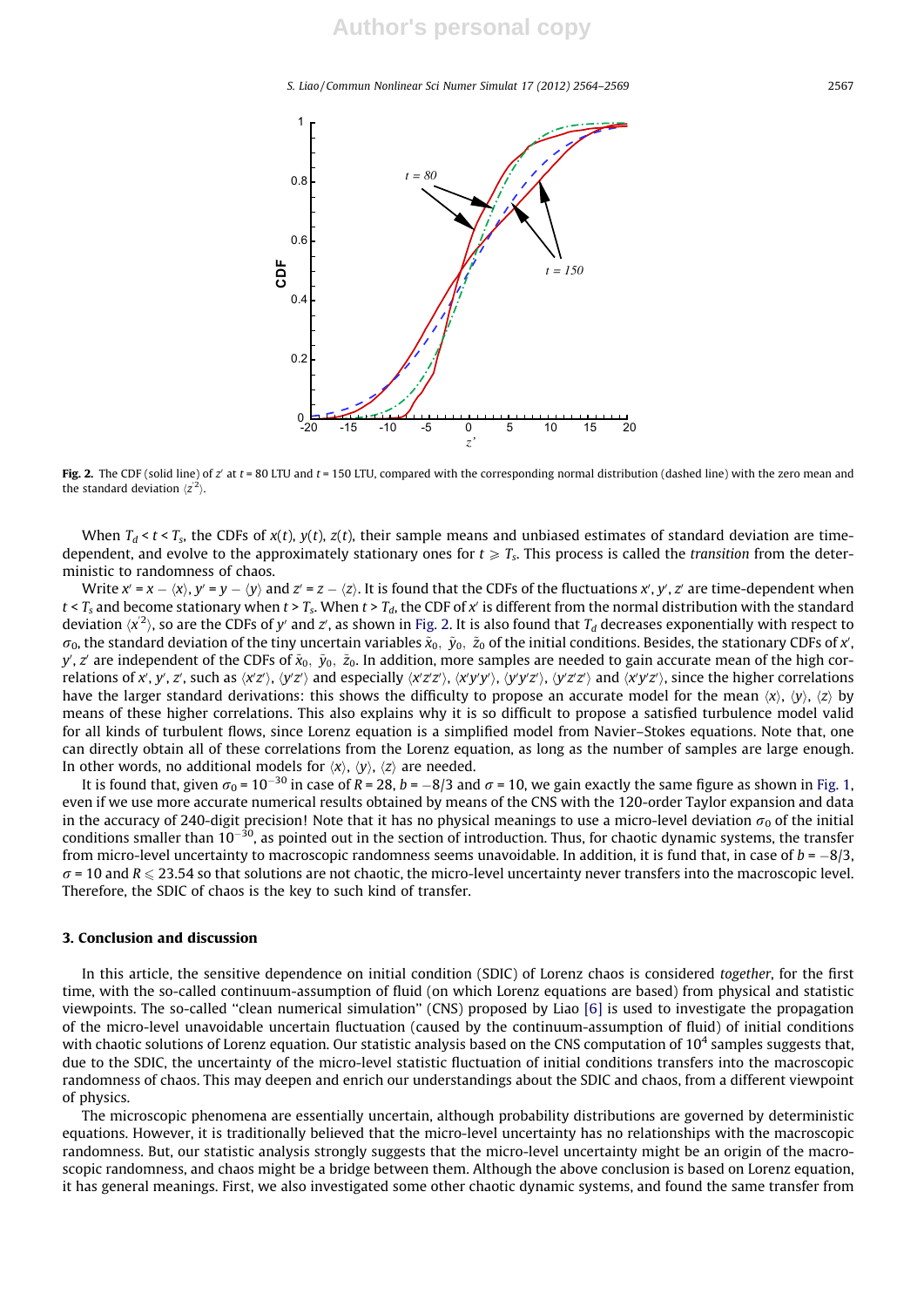#### 2568 S. Liao / Commun Nonlinear Sci Numer Simulat 17 (2012) 2564–2569

micro-level uncertainty to macroscopic randomness for all of them. Secondly, as pointed out by Saltzman [11], the solutions of a dynamic system consist of seven nonlinear differential equations for the free convention (which is a more accurate model than Lorenz equation) are ''oscillatory, overstable'' (i.e. chaotic) for large enough Rayleigh number. In fact, Saltzman [11] represented the solution of the original continuous differential equations as a sum of double-Fourier components, and approximated the original problem by a set of nonlinear ordinary different equations with finite number of degree of freedom. Both of the Lorenz equation and the above mentioned system of seven equations are only special cases of it, corresponding to three and seven degree of freedom. Obviously, the larger the degree of freedom, the more accurate the model. It is found that, for large enough Rayleigh number, these dynamic systems given by Saltzman [11] with degree of freedom not less than three are chaotic, so that the micro-level uncertainty transfers into macroscopic randomness for all of them. Theoretically speaking, as the number of degree of freedom tends to infinity, this system becomes the original continuous differential equations. Thus, our conclusion about the transfer from micro-level uncertainty to macroscopic randomness has general meanings, although it is based on the Lorenz equation. This is similar to the Lorenz's famous conclusion ''long-term accurate prediction of weather is impossible'' [7], which is based on the Lorenz equation, a very simple model of the N–S equation, but is correct and has been widely accepted by the scientific community.

The similar transfer has been reported in some other fields. For example, as pointed out by Bai et al. [1], the disorder of materials plays a fundamental role to the so-called sample-specific behavior of fracture, i.e. the macroscopic failure may be quite different, sample to sample, under the same macroscopic condition, because the differentiation due to meso-scopic disorder may be greatly amplified and lead to largely different macroscopic effects. Xia et al. [17] studied the failure of disordered materials by means of a stochastic slice sampling method with a nonlinear chain model, and found that ''there is a sensitive zone in the vicinity of the boundary between the globally stable (GS) and evolution-induced catastrophic (EIC) regions in phase space, where a slight stochastic increment in damage can trigger a radical transition from GS to EIC''. In other words, the meso-scopic uncertainty of disordered materials transfers into the macroscopic randomness of failure. As mentioned by He et al. [4], the nonlinearity and multi-scale might play a fundamental role in it. So, ''(stochastic) fluctuations are important and must not be neglected'' for the failure of disordered materials, as pointed out by Sahimi and Arbabi [10]. Another example is the evolution of the universe: the micro-level uncertainty at Big Bang, the inherent uncertainty of position and velocity of stars, and the nonlinear property of gravity might be the origin of the macroscopic randomness of the universe. All of these support our conclusion: the transfer from micro-level uncertainty to macroscopic randomness might have meanings in general.

Traditionally, it is believed that the SDIC of chaos is the origin of the so-called ''butter-fly effect'': long-term prediction is impossible due to the SDIC of chaos and the impossibility of getting exact initial data with precision of arbitrary degree. This traditional idea implies that the initial data itself are exact inherently but our human-being cannot obtain the exact value. However, as pointed out in this article, this traditional thought might be wrong: due to the continuum-assumption of fluid, there exists the statistic fluctuation of the initial data of Lorenz equation, no matter whether we could precisely measure the initial data or not. It should be emphasized that such kind of uncertainty is inherent: it has nothing to do with our ability. In this article, it is revealed that, due to the SDIC and the inherent uncertainty of initial data, accurate long-term prediction of chaotic solution is not only impossible in mathematics but also has no physical meanings. This provides us a new explanation of the SDIC of chaos, from the physical and statistic points of view.

The micro-level uncertainty and the physical variables  $x, y, z$  of Lorenz equation are at different scales: the absolute value of the former (at the level of  $10^{-30}$ ) is much smaller than that of the latter (at the level of 1). Unfortunately, the truncation and round-off errors (often at the level of  $10^{-10}$ ) of most traditional numerical techniques for chaos are much larger than such kind of micro-level uncertainty, so that the propagation of the micro-level uncertainty is completely lost in the numerical noises. The CNS [6] provides us a way to accurately investigate such kind of problems with multiple scales, since the numerical noises of the CNS are much smaller than the micro-level uncertainty.

Lorenz equation is a simplified model based on the N–S equations describing flows of fluid. Note that nearly all models of turbulence are deterministic in essence: the micro-level uncertain statistic fluctuation of velocity caused by the continuumassumption of fluid has been neglected completely. Note also that the uncertainty intensity (4) is rather similar to the definition of turbulence intensity. Since turbulence has a close relationship with chaos, it might be possible that the influence of the micro-level statistic fluctuation of velocity and temperature should be considered: we even should carefully check the theoretical foundation of turbulence and the direct numerical simulation (DNS), such as the continuum-assumption of fluid. Besides, our very fine numerical simulations and related analysis reported in this article suggest that the randomness of turbulence might come essentially from the micro-level uncertain statistic fluctuation of velocity and temperature: turbulence is such a kind of flow of fluid that it is so unstable that the micro-level uncertainty transfers into macroscopic randomness.

Hopefully, this work stimulated by a paradox could provide us some new physical insights and mathematical ways to deepen and enrich our understanding about chaos and turbulence.

### Acknowledgements

Thanks to the reviewers for their valuable comments and discussions. The author would like to express his sincere thanks to Prof. Y.L. Bai and Prof. M.F. Xia (Chinese Academy of Sciences), Prof. Z. Li (Peking University), Prof. H.R. Ma (Shanghai Jiao Tong University) for their valuable discussions. This work is partly supported by State Key Lab of Ocean Engineering (Approval No. GKZD010053) and Natural Science Foundation of China (Approval No. 10872129).